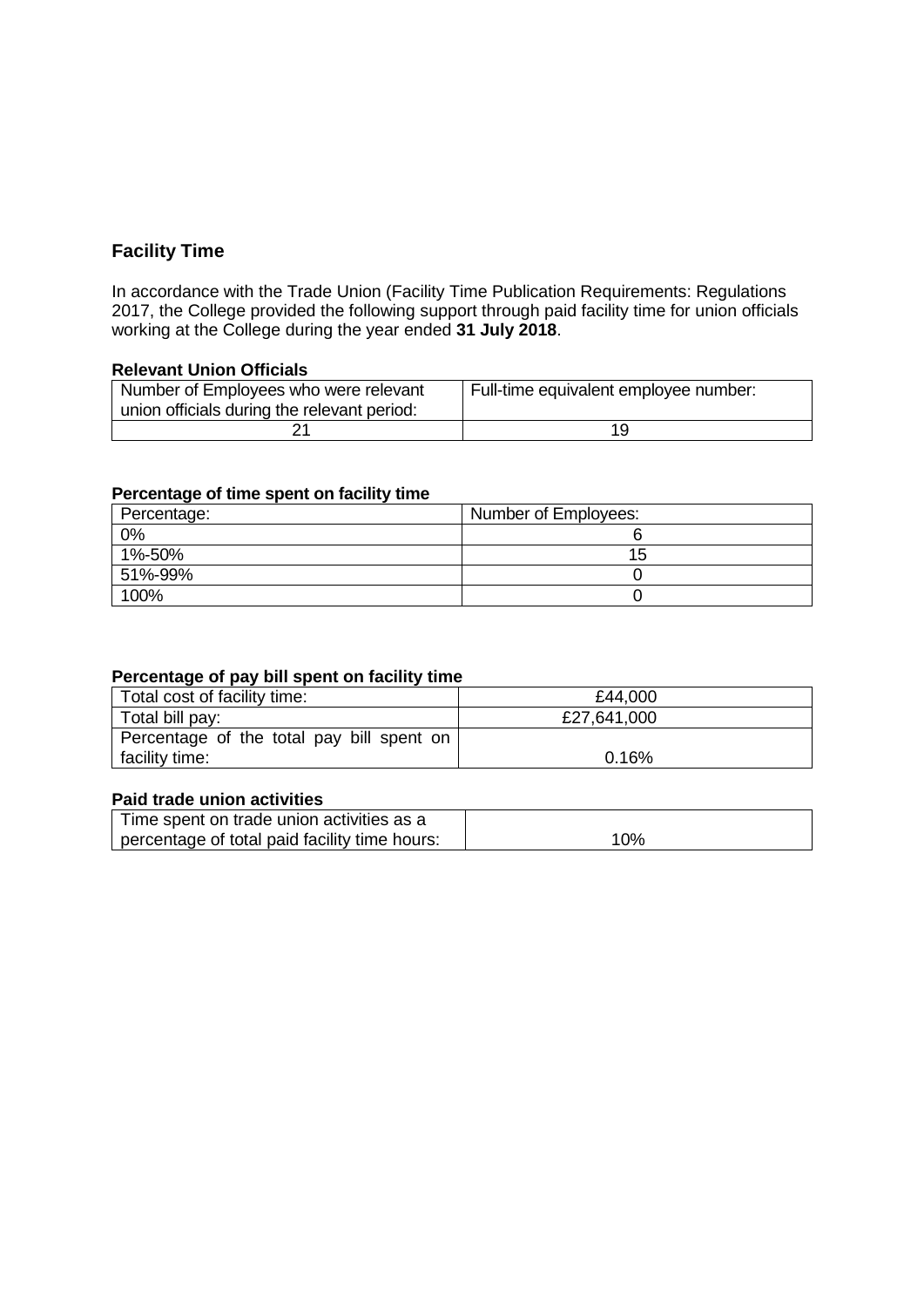# **Facility Time**

In accordance with the Trade Union (Facility Time Publication Requirements: Regulations 2017, the College provided the following support through paid facility time for union officials working at the College during the year ended **31 July 2019.**

### **Relevant Union Officials**

| Number of Employees who were relevant<br>union officials during the relevant period: | Full-time equivalent employee number: |
|--------------------------------------------------------------------------------------|---------------------------------------|
| 15                                                                                   |                                       |

### **Percentage of time spent on facility time**

| Percentage: | Number of Employees: |
|-------------|----------------------|
| 0%          |                      |
| 1%-50%      | 14                   |
| 51%-99%     |                      |
| 100%        |                      |

# **Percentage of pay bill spent on facility time**

| Total cost of facility time:              | £45,737     |
|-------------------------------------------|-------------|
| Total bill pay:                           | £28,191,000 |
| Percentage of the total pay bill spent on |             |
| facility time:                            | 0.16%       |

# **Paid trade union activities**

| Time spent on trade union activities as a     |     |
|-----------------------------------------------|-----|
| percentage of total paid facility time hours: | 12% |